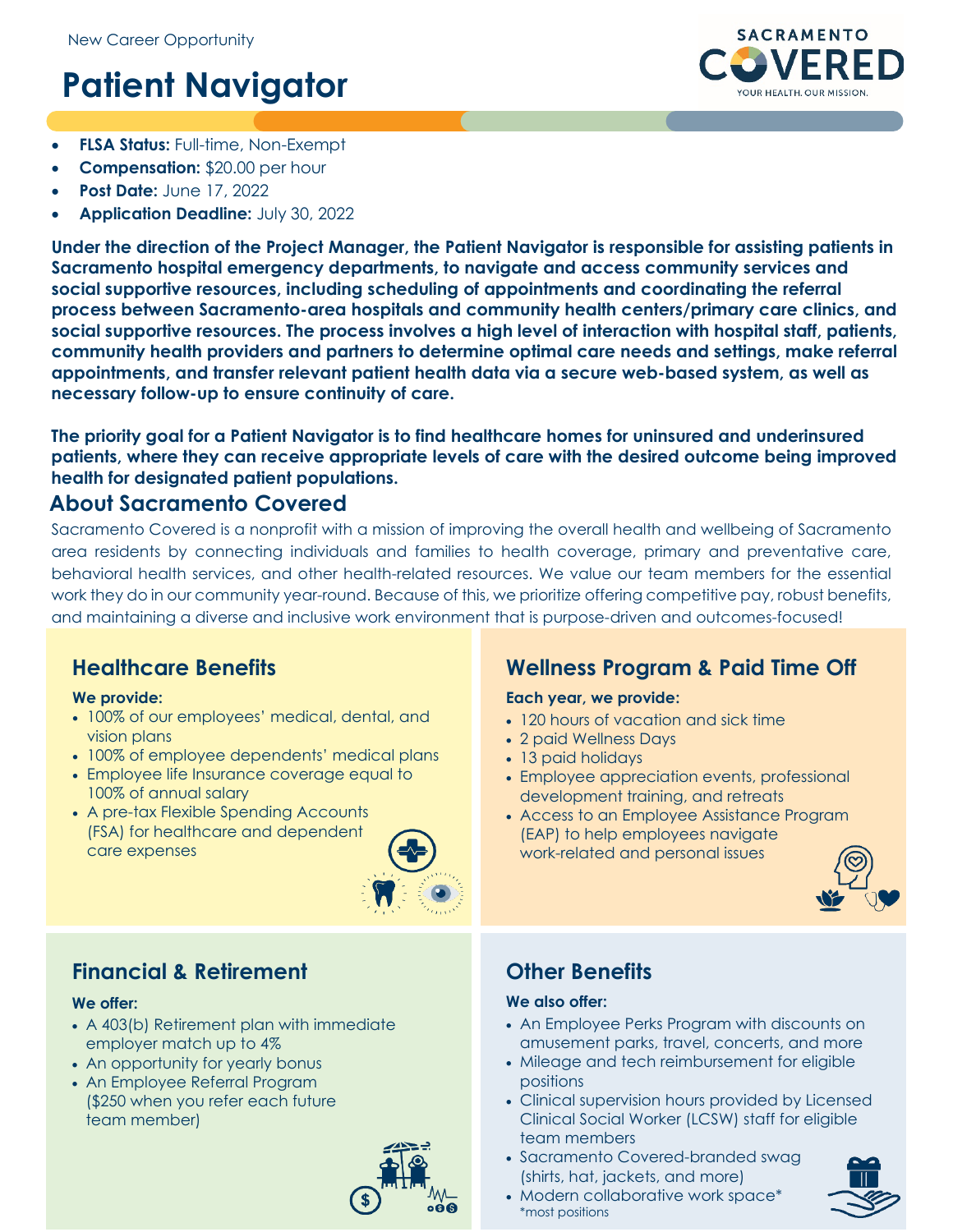### **Job Duties**

Patient Navigators will be expected to:

- Make face-to-face connections and build rapport with patients in various clinical settings including but not limited to hospitals, hospital emergency departments and clinics.
- Serve as liaison between patients and providers to find appropriate care centers and connect with providers.
- Screen for eligibility and schedule appointments for individuals to apply for available health coverage, nutrition programs and other community resources.
- Make follow-up calls and monitor progress of patients to ensure positive outcomes, including on successful referrals and reduction in hospital readmission for primary care.
- Refer individuals to other health-related programs as needed.
- Maintain and grow database of participating community health care providers.
- Enters patients' data by inputting alphabetic and numeric information on keyboard according to data collection platform(s) including but not limited to excel spreadsheets, Access Database and SharePoint.
- Maintains patients' confidence and protect program by keeping information confidential.
- Educate and link patients to primary care physicians within their selected health plans.
- Other duties as assigned.

### **Requirements**

- **Educational Attainment:** High School diploma or GED required. Completion of an Associate Arts Degree is preferred with an emphasis in social services, psychology or any health related field.
- **Employment Experience:** At least two years' experience is preferred in a health care, social service setting including any experience conducting community outreach, case management, interpreting or clientfocused services.
- **All newly hired employees are required to be fully vaccinated against COVID-19 prior to the first day of employment.**